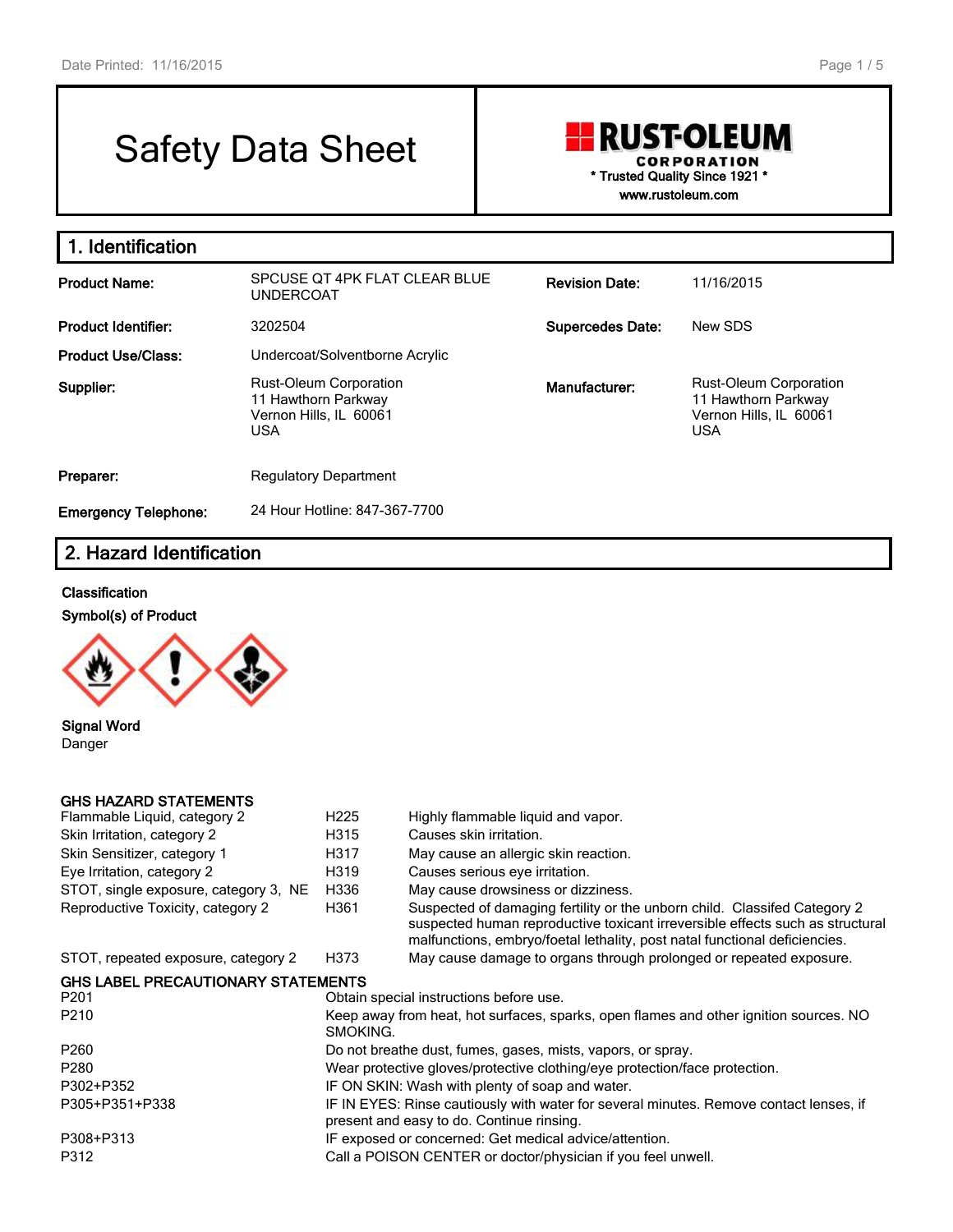| P333+P313                               | If skin irritation or rash occurs: Get medical advice/attention. |
|-----------------------------------------|------------------------------------------------------------------|
| P337+P313                               | If eye irritation persists: Get medical advice/attention.        |
| P362                                    | Take off contaminated clothing.                                  |
| P403+P233                               | Store in a well-ventilated place. Keep container tightly closed. |
| <b>GHS SDS PRECAUTIONARY STATEMENTS</b> |                                                                  |
| P240                                    | Ground/bond container and receiving equipment.                   |
| P <sub>241</sub>                        | Use explosion-proof electrical/ventilating/lighting/equipment.   |
| P <sub>242</sub>                        | Use only non-sparking tools.                                     |
| P243                                    | Take precautionary measures against static discharge.            |
| P363                                    | Wash contaminated clothing before reuse.                         |

# **3. Composition/Information On Ingredients**

### **HAZARDOUS SUBSTANCES**

| <b>Chemical Name</b>              | CAS-No.    | <u>Wt.%</u><br>Range | <b>GHS Symbols</b>    | <b>GHS Statements</b>                |
|-----------------------------------|------------|----------------------|-----------------------|--------------------------------------|
| Aliphatic Hydrocarbon             | 64742-89-8 | $25 - 50$            | GHS08                 | H304                                 |
| Propylene Glycol Monomethyl Ether | 107-98-2   | $10 - 25$            | GHS02-GHS07           | H <sub>226</sub> -332-336            |
| Ethyl Acetate                     | 141-78-6   | $10 - 25$            | GHS02-GHS07           | H <sub>225</sub> -319-336            |
| Toluene                           | 108-88-3   | $10 - 25$            | GHS02-GHS07-<br>GHS08 | H225-304-315-332-336-361-373         |
| <b>Ethyl Acrylate</b>             | 140-88-5   | $0.1 - 1.0$          | GHS02-GHS06           | H225-302-312-315-317-319-331<br>-335 |

# **4. First-aid Measures**

**FIRST AID - EYE CONTACT:** Immediately flush eyes with plenty of water for at least 15 minutes holding eyelids open. Get medical attention. Do NOT allow rubbing of eyes or keeping eyes closed.

**FIRST AID - SKIN CONTACT:** Wash skin with soap and water. Remove contaminated clothing. Get medical attention if irritation develops or persists.

**FIRST AID - INHALATION:** Remove to fresh air. If not breathing, give artificial respiration. If breathing is difficult, give oxygen. Get immediate medical attention. Do NOT use mouth-to-mouth resuscitation. If you experience difficulty in breathing, leave the area to obtain fresh air. If continued difficulty is experienced, get medical assistance immediately.

**FIRST AID - INGESTION:** Aspiration hazard: Do not induce vomiting or give anything by mouth because this material can enter the lungs and cause severe lung damage. Get immediate medical attention. If swallowed, get medical attention.

# **5. Fire-fighting Measures**

**EXTINGUISHING MEDIA:** Alcohol Film Forming Foam, Carbon Dioxide, Dry Chemical, Dry Sand, Water Fog

**UNUSUAL FIRE AND EXPLOSION HAZARDS:** Closed containers may explode when exposed to extreme heat due to buildup of steam. Vapors may form explosive mixtures with air. Vapors can travel to a source of ignition and flash back. Keep containers tightly closed. Isolate from heat, electrical equipment, sparks and open flame. No unusual fire or explosion hazards noted.

**SPECIAL FIREFIGHTING PROCEDURES:** Water may be used to cool closed containers to prevent pressure buildup and possible autoignition or explosion. Evacuate area and fight fire from a safe distance. Use water spray to keep fire-exposed containers cool. Containers may explode when heated.

# **6. Accidental Release Measures**

**STEPS TO BE TAKEN IF MATERIAL IS RELEASED OR SPILLED:** Contain spilled liquid with sand or earth. DO NOT use combustible materials such as sawdust. Eliminate all ignition sources; use explosion-proof equipment. Place material in a container and dispose of according to local, provincial, state and federal regulations. Remove all sources of ignition, ventilate area and remove with inert absorbent and non-sparking tools. Dispose of according to local, state (provincial) and federal regulations. Do not incinerate closed containers. Ventilate area, isolate spilled material, and remove with inert absorbent. Dispose of contaminated absorbent, container, and unused contents in accordance with local, state, and federal regulations.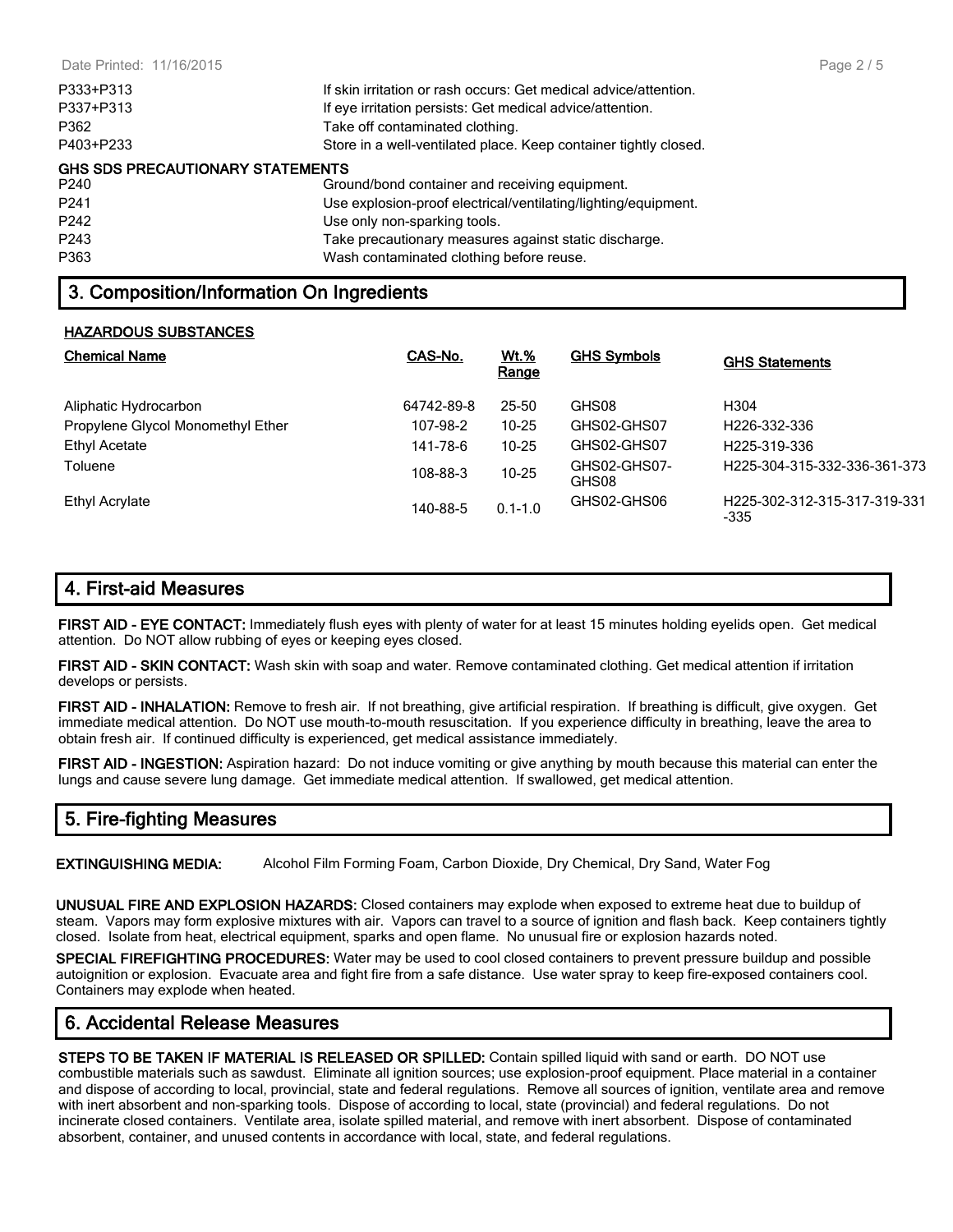# **7. Handling and Storage**

**HANDLING:** Wash thoroughly after handling. Wash hands before eating. Remove contaminated clothing and launder before reuse. Use only with adequate ventilation. Follow all MSDS/label precautions even after container is emptied because it may retain product residues. Avoid breathing fumes, vapors, or mist. Avoid contact with eyes, skin and clothing.

**STORAGE:** Store in a dry, well ventilated place. Keep container tightly closed when not in use. Keep containers tightly closed. Isolate from heat, electrical equipment, sparks and open flame. Do not store above 120 ° F. Store large quantities in buildings designed and protected for storage of NFPA Class II combustible liquids. Keep away from heat, sparks, flame and sources of ignition. Keep container closed when not in use. Avoid excess heat. Product should be stored in tightly sealed containers and protected from heat, moisture, and foreign materials.

# **8. Exposure Controls/Personal Protection**

| <b>Chemical Name</b>                 | CAS-No.    | Weight %<br><b>Less Than</b> | <b>ACGIH TLV-</b><br>TWA | <b>ACGIH TLV-</b><br><b>STEL</b> | <b>OSHA PEL-TWA</b> | <b>OSHA PEL-</b><br><b>CEILING</b> |
|--------------------------------------|------------|------------------------------|--------------------------|----------------------------------|---------------------|------------------------------------|
| Aliphatic Hydrocarbon                | 64742-89-8 | 35.0                         | N.E.                     | N.E.                             | N.E.                | N.E.                               |
| Propylene Glycol Monomethyl<br>Ether | 107-98-2   | 25.0                         | 50 ppm                   | $100$ ppm                        | N.E.                | N.E.                               |
| <b>Ethyl Acetate</b>                 | 141-78-6   | 20.0                         | $400$ ppm                | N.E.                             | $400$ ppm           | N.E.                               |
| Toluene                              | 108-88-3   | 20.0                         | 20 ppm                   | N.E.                             | $200$ ppm           | $300$ ppm                          |
| Ethyl Acrylate                       | 140-88-5   | 1.0                          | 5 ppm                    | 15 ppm                           | 25 ppm              | N.E.                               |

### **PERSONAL PROTECTION**

**ENGINEERING CONTROLS:** Use process enclosures, local exhaust ventilation, or other engineering controls to control airborne levels below recommended exposure limits. Prevent build-up of vapors by opening all doors and windows to achieve crossventilation.

**RESPIRATORY PROTECTION:** A respiratory protection program that meets OSHA 1910.134 and ANSI Z88.2 requirements must be followed whenever workplace conditions warrant a respirator's use. A NIOSH/MSHA approved air purifying respirator with an organic vapor cartridge or canister may be permissible under certain circumstances where airborne concentrations are expected to exceed exposure limits.

Protection provided by air purifying respirators is limited. Use a positive pressure air supplied respirator if there is any potential for an uncontrolled release, exposure levels are not known, or in any other circumstances where air purifying respirators may not provide adequate protection.

**SKIN PROTECTION:** Use gloves to prevent prolonged skin contact. Use impervious gloves to prevent skin contact and absorption of this material through the skin. Nitrile or Neoprene gloves may afford adequate skin protection.

**EYE PROTECTION:** Use safety eyewear designed to protect against splash of liquids.

**OTHER PROTECTIVE EQUIPMENT:** Refer to safety supervisor or industrial hygienist for further guidance regarding types of personal protective equipment and their applications. Refer to safety supervisor or industrial hygienist for further information regarding personal protective equipment and its application.

**HYGIENIC PRACTICES:** Wash thoroughly with soap and water before eating, drinking or smoking. Remove contaminated clothing immediately and launder before reuse.

# **9. Physical and Chemical Properties**

| Appearance:                 | Liguid                     | <b>Physical State:</b>            | Liguid       |
|-----------------------------|----------------------------|-----------------------------------|--------------|
| Odor:                       | Solvent Like               | <b>Odor Threshold:</b>            | N.E.         |
| <b>Relative Density:</b>    | 0.865                      | pH:                               | N.D.         |
| Freeze Point, °C:           | N.D.                       | Viscosity:                        | N.D.         |
| <b>Solubility in Water:</b> | Negligible                 | Partition Coefficient, n-octanol/ |              |
| Decompostion Temp., °C:     | N.D.                       | water:                            | N.D.         |
| Boiling Range, °C:          | 111 - 177                  | Explosive Limits, vol%:           | $0.9 - 10.9$ |
| <b>Flammability:</b>        | <b>Supports Combustion</b> | Flash Point, °C:                  | $-4$         |
| <b>Evaporation Rate:</b>    | Slower than Ether          | Auto-ignition Temp., °C:          | N.D.         |
| <b>Vapor Density:</b>       | Heavier than Air           | <b>Vapor Pressure:</b>            | N.D.         |
|                             |                            |                                   |              |

(See "Other information" Section for abbreviation legend)

# **10. Stability and Reactivity**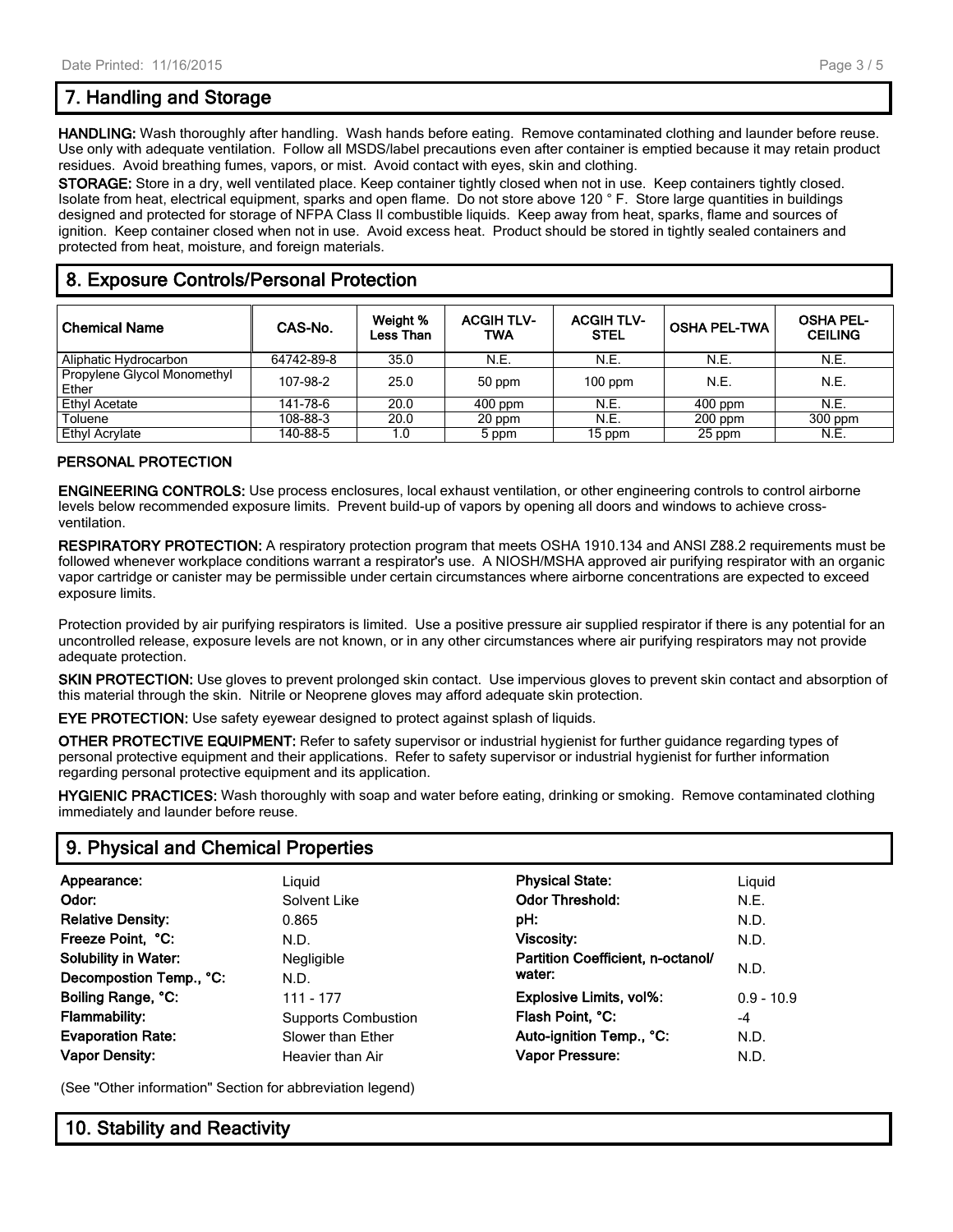**CONDITIONS TO AVOID:** Avoid temperatures above 120°F (49°C). Avoid contact with strong acid and strong bases. Avoid all possible sources of ignition.

**INCOMPATIBILITY:** Incompatible with strong oxidizing agents, strong acids and strong alkalies.

**HAZARDOUS DECOMPOSITION:** By open flame, carbon monoxide and carbon dioxide. When heated to decomposition, it emits acrid smoke and irritating fumes. Contains solvents which may form carbon monoxide, carbon dioxide, and formaldehyde.

**HAZARDOUS POLYMERIZATION:** Will not occur under normal conditions.

**STABILITY:** This product is stable under normal storage conditions.

## **11. Toxicological information**

**EFFECTS OF OVEREXPOSURE - EYE CONTACT:** Causes Serious Eye Irritation

**EFFECTS OF OVEREXPOSURE - SKIN CONTACT:** Prolonged or repeated skin contact may cause irritation. May be absorbed through the skin in harmful amounts. Causes skin irritation. Allergic reactions are possible.

**EFFECTS OF OVEREXPOSURE - INHALATION:** Harmful if inhaled. High gas, vapor, mist or dust concentrations may be harmful if inhaled. Avoid breathing fumes, spray, vapors, or mist. May cause headaches and dizziness. High vapor concentrations are irritating to the eyes, nose, throat and lungs. Prolonged or excessive inhalation may cause respiratory tract irritation.

**EFFECTS OF OVEREXPOSURE - INGESTION:** Harmful if swallowed. Aspiration hazard if swallowed; can enter lungs and cause damage.

**EFFECTS OF OVEREXPOSURE - CHRONIC HAZARDS:** High concentrations may lead to central nervous system effects (drowsiness, dizziness, nausea, headaches, paralysis, and blurred vision) and/or damage. Reports have associated repeated and prolonged occupational overexposure to solvents with permanent brain and nervous system damage.

**PRIMARY ROUTE(S) OF ENTRY:** Eye Contact, Ingestion, Inhalation, Skin Absorption, Skin Contact

#### **ACUTE TOXICITY VALUES**

#### **The acute effects of this product have not been tested. Data on individual components are tabulated below:**

| CAS-No.    | <b>Chemical Name</b>              | Oral LD50      | Dermal LD50         | Vapor LC50    |
|------------|-----------------------------------|----------------|---------------------|---------------|
| 64742-89-8 | Aliphatic Hydrocarbon             | N.I.           | 3000 mg/kg Rabbit   | N.I.          |
| 107-98-2   | Propylene Glycol Monomethyl Ether | 5000 mg/kg Rat | 13000 mg/kg Rabbit  | 25            |
| 141-78-6   | Ethyl Acetate                     | 5620 mg/kg Rat | >18000 mg/kg Rabbit | N.I.          |
| 108-88-3   | Toluene                           | 2600 mg/kg Rat | 12000 mg/kg Rabbit  | 12.5 mg/L Rat |
| 140-88-5   | Ethyl Acrylate                    | 550 mg/kg Rat  | 1790 mg/kg Rabbit   | N.I.          |

N.I. - No Information

# **12. Ecological Information**

**ECOLOGICAL INFORMATION:** Product is a mixture of listed components. Product is a mixture of listed components.

# **13. Disposal Information**

**DISPOSAL INFORMATION:** Dispose of material in accordance to local, state, and federal regulations and ordinances. Do not allow to enter waterways, wastewater, soil, storm drains or sewer systems.

# **14. Transport Information**

|                              | Domestic (USDOT)                        | International (IMDG) | <u>Air (IATA)</u> | <b>TDG (Canada)</b>                            |
|------------------------------|-----------------------------------------|----------------------|-------------------|------------------------------------------------|
| UN Number:                   | N.A.                                    | 1263                 | 1263              | N.A.                                           |
| <b>Proper Shipping Name:</b> | Paint Products in<br>Limited Quantities | Paint                | Paint             | Paint Products in<br><b>Limited Quantities</b> |
| <b>Hazard Class:</b>         | N.A.                                    | 3                    | 3                 | N.A.                                           |
| Packing Group:               | N.A.                                    |                      | Ш                 | N.A.                                           |
| <b>Limited Quantity:</b>     | Yes                                     | Yes                  | No                | Yes                                            |

# **15. Regulatory Information**